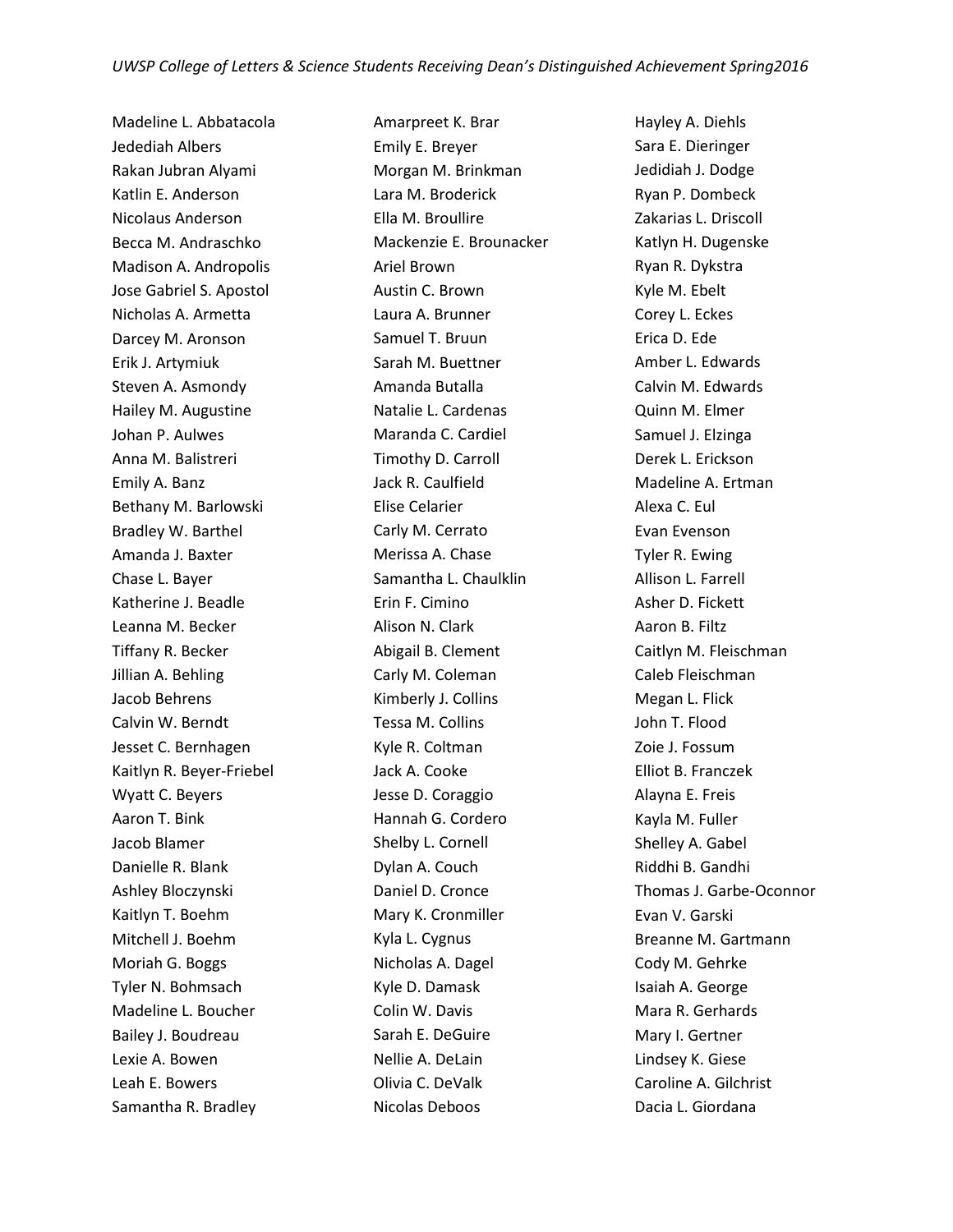Jared S. Gjertson Jacqueline T. Gnatkowski Fletcher G. Goldinger Claire E. Gorman BriAnne M. Goss Emily A. Gostonczik Katherine Graebel-Khandakani John B. Grant Ruth E. Griffin Joseph L. Grosskopf Paul C. Grosskopf Kennedy Grovogel Chelsey L. Gruetzmacher OnaLi Z. Gudelis Brian Hall Julie A. Hansen Jessica L. Hanson Kelsey A. Harfert Mary E. Harman Nicole R. Harsh Jessica Harter Pamela J. Hartwig Dustin J. Hasenohrl Rose Hayes-Dineen Siao Hui Hee Gabrielle E. Heese Amber J. Heil Mary K. Heili Jon R. Heilman Riley J. Heisdorf Timothy J. Heller Jenna E. Henrichs Julia I. Hernandez Kara L. Herr Amelia Heup Benjamin M. Hinson Nathaniel M. Hinson Caleb J. Hobson Joshua J. Hodsdon Benjamin S. Hoffman Alexis H. Hollander

Alexander M. Holmes Karissa K. Holzknecht Samantha J. Hoppe Michael S. Howard Brianne B. Huettner Elena J. Hungness Kevin K. Ile Angela M. Iwanski Megan N. Jacobson Lucas R. Jagodzinski Qihao Jin Carmen M. Johnson Sarah B. Johnson Teagan D. Johnson Brynna M. Jovanovich Joshuah F. Kakes Alycia L. Kania Brian M. Karl Nicole A. Karl Angela M. Karlen Mary A. Kawleski Brynna N. Kemp Chelsea M. Kern Delaney A. Ketchum Benjamin T. Kewaygeshik David K. Kieffer Michelle M. Kienow Kaitlan E. Kilgore Shannon L. Kinney Alayna R. Kjentvet Benjamin J. Klatt Jessica D. Klein Travis J. Kleinschmidt Erica M. Kleist Elizabeth M. Kleitsch Robert L. Klish Alisha M. Kloehn Janet P. Koehne Austin C. Konkol Nicholas J. Kositzke Natalie R. Kowalik Brandon S. Kranz

Christian F. Krause Michael W. Krause Daniel J. Krommenakker Nicholas P. Kubley Mason W. Kuchenbecker Stacey M. LaFrance Bryce A. LaLuzerne Abby L. LaRonge Jacob E. Langenhahn Trevor Laszczkowski Alexis F. Lathrop Kierstan K. Leaf Laura A. Lechleiter Mai Lee Cara A. Lemirande Arin E. Lemke Abigail C. Levenick Qinke Li Alyssa J. Likeness Rachel M. Lintereur Erin M. Lipski Lauren J. Liske Zhihan Liu BobbiJo A. Loomis Chun Huai Luo Robert T. Lyke Angela R. Lynch Brandon T. Lynch Brandon C. Maahs Jada Mach Cole V. Madden Brian J. Maes Lucas J. Mancheski Dan C. Mangal Christina Manusos Ziwei Mao Emily A. Maras Michael L. Marichal Elizabeth K. Marquard Chloe A. Marx Sierra M. Mathieu Cassandra L. May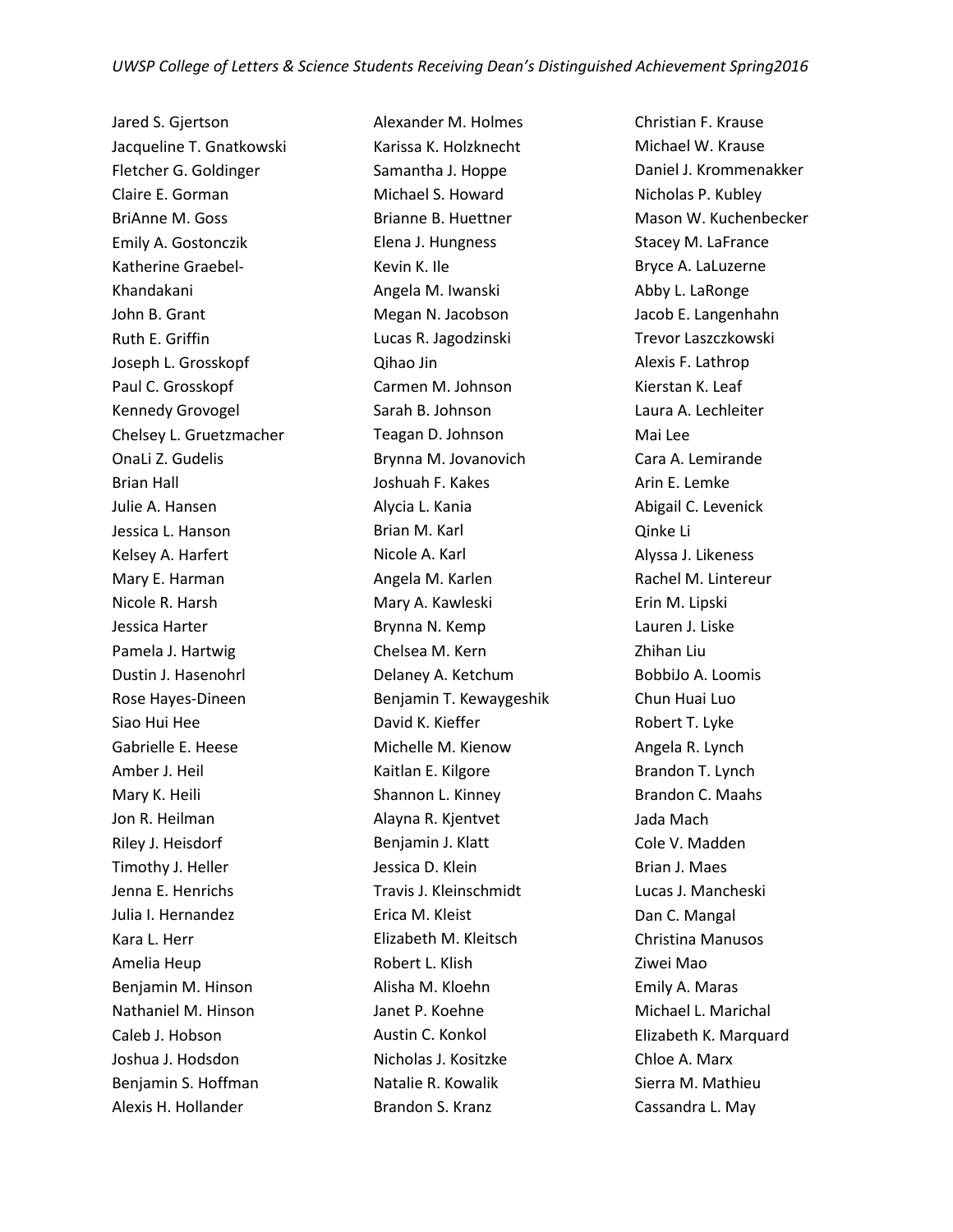Owen M. McCann Erin M. McCarthy Erin G. McCausland Alyssa K. McKlveen Merita Mehmedi Kyle J. Meidenbauer Mercedes C. Mendez Olivia B. Meronk Samantha A. Meszaros Kristy J. Meyer Nathan G. Milanowski Ryan T. Milanowski Jenna S. Miskowic Benjamin J. Mocadlo Kevin D. Mohawk Lillian M. Molik Robert C. Montgomery Tyce D. Morgan Megan E. Mueller Nicole A. Muench Andrew A. Mutchler Mark J. Mutza Amber L. Myszka Ciara J. Neeb Anika Tabassum Sardar Neela Alexis M. Neeley Brady A. Nelson Janelle M. Nelson Jennifer Nelson Kelsey A. Nelson Ross D. Nett Rilee A. Newell Michelle R. Newsome Taylor E. Nibbe Kaitlyn E. Nichols Lauren E. Nichols Bailey M. Nix Paul E. Nowak Amy M. Okonek Adam M. Olson Elizabeth A. Olson

Tanner J. Olson Kelly L. Orth Jasmine R. Ostrowski Emily J. Ott Ashley B. Otto Lhea J. Owens Rachel B. Pankow Taylor A. Pehrson Shao Huan Peng Amanda M. Peterka Jennifer L. Peterson Sarah Petitte Olivia J. Petrie Thomas N. Pfister Chelsea A. Phillips Kelsey L. Phillips Hannah M. Picel Corey L. Pickett Bailey A. Pierce Carlui J. PimentelAguilar Phillip F. Piscitello Rebecca Plahuta Asa A. Plonsky Jennifer J. Poeschl Thomas J. Polaske Molly E. Ponasik Breann E. Premeau Emily J. Pritzl Timothy A. Puralewski Enrique H. Quijano Katie M. Rabas Kasey L. Rader Nicholas J. Ramcheck Kailee R. Raptis-Wanek Hope N. Rehlinger Karli B. Reimer Taylor N. Remington Teal S. Reopelle Bryan L. Richmond Sarah G. Ridings Hannah L. Riesselmann Efren M. RiosTodakee

Abigail Roberts Molly M. Roberts Markie L. Rodgers Haley L. Roenneburg Zachary A. Rosado Ciana M. Rose William J. Rossmiller Taylor J. Rowerdink Michael T. Roycraft Brittany N. Rucinski Mary C. Runnoe Megan L. Rutkowski Krysten N. Rutzinski Paulette Salazar Tyler W. Schafman Casondra R. Schanck Tracey S. Scheurer Jennifer A. Schimanski Maria C. Schmelling Brittany J. Schmidt Madeline G. Schmidt Cody J. Schreiner Nicholas T. Schroeder Whitney B. Schroeder Stephen E. Schuessler Peter G. Schumann Garrett M. Seichter Theodore A. Selker Paul T. Senechalle Brandon M. Simonis Kayla R. Skaletski Rachel A. Smith Aimee M. Smolens Ashley A. Smrecek Loralee R. Snodgrass Melanie D. Snyder Lauren E. Soergel Jillisa M. Solberg Michelle M. Sonsalla Daniel Sowka Elizabeth T. Spry Samantha J. Stein